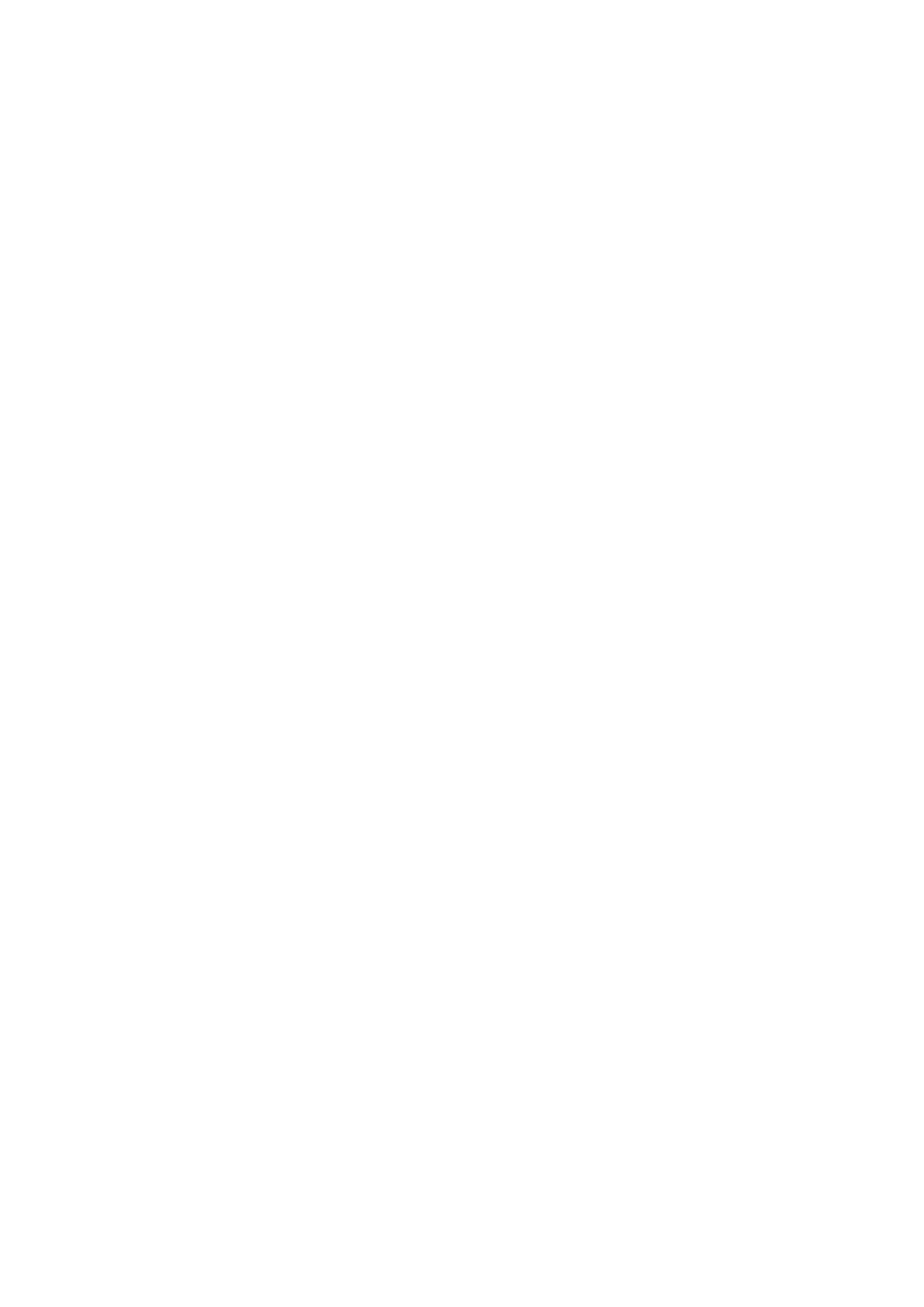# **External Layout**







 $\circ$ 

**GND** 

 $\phi$ 

Left I/O Right I/O



**Dimensions**





12 (Max. Wall Thickness)